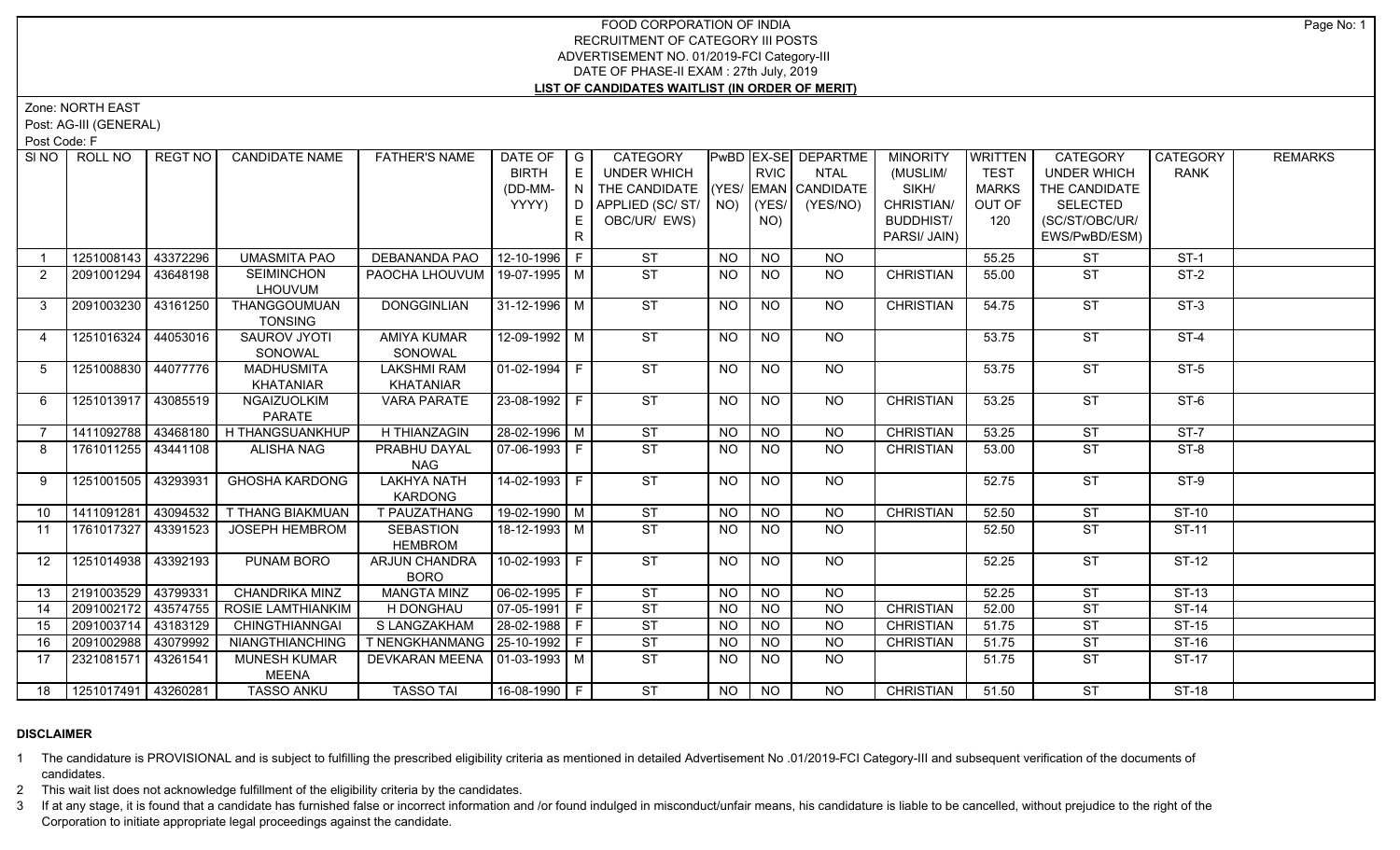## FOOD CORPORATION OF INDIA RECRUITMENT OF CATEGORY III POSTS ADVERTISEMENT NO. 01/2019-FCI Category-III DATE OF PHASE-II EXAM : 27th July, 2019 **LIST OF CANDIDATES WAITLIST (IN ORDER OF MERIT)**

# Zone: NORTH EAST

Post: AG-III (GENERAL)

Post Code: F

|    | SINO   ROLL NO        | REGT NO I | <b>CANDIDATE NAME</b>         | <b>FATHER'S NAME</b>                    | DATE OF<br><b>BIRTH</b> | $\overline{\phantom{a}}$ $\overline{\phantom{a}}$<br>l El | CATEGORY<br><b>UNDER WHICH</b>     |                | <b>RVIC</b>     | <b>PWBD EX-SE DEPARTME</b><br>NTAL | <b>MINORITY</b><br>(MUSLIM/ | WRITTEN<br><b>TEST</b> | <b>CATEGORY</b><br><b>UNDER WHICH</b> | CATEGORY<br><b>RANK</b> | <b>REMARKS</b> |
|----|-----------------------|-----------|-------------------------------|-----------------------------------------|-------------------------|-----------------------------------------------------------|------------------------------------|----------------|-----------------|------------------------------------|-----------------------------|------------------------|---------------------------------------|-------------------------|----------------|
|    |                       |           |                               |                                         | (DD-MM-                 | $\mid N \mid$                                             | THE CANDIDATE (YES/ EMAN CANDIDATE |                |                 |                                    | SIKH/                       | <b>MARKS</b>           | THE CANDIDATE                         |                         |                |
|    |                       |           |                               |                                         | YYYY)                   |                                                           | D   APPLIED (SC/ ST/   NO)   (YES/ |                |                 | (YES/NO)                           | CHRISTIAN/                  | OUT OF                 | <b>SELECTED</b>                       |                         |                |
|    |                       |           |                               |                                         |                         | E                                                         | OBC/UR/ EWS)                       |                | NO)             |                                    | <b>BUDDHIST/</b>            | 120                    | (SC/ST/OBC/UR/                        |                         |                |
|    |                       |           |                               |                                         |                         | $\mathsf{R}$                                              |                                    |                |                 |                                    | PARSI/ JAIN)                |                        | EWS/PwBD/ESM)                         |                         |                |
| 19 | 2121000984            | 43359070  | <b>TSUKJEMSUNGBA</b>          | <b>T WATITOSHI</b>                      | 12-01-1992   M          |                                                           | <b>ST</b>                          | <b>NO</b>      | <b>NO</b>       | NO.                                | <b>CHRISTIAN</b>            | 51.50                  | <b>ST</b>                             | ST-19                   |                |
|    |                       |           | KICHU                         | KICHU                                   |                         |                                                           |                                    |                |                 |                                    |                             |                        |                                       |                         |                |
| 20 | 2471002493            | 43343986  | TIMOTHY MINTHANG              | <b>PAOTHANG</b>                         | 15-12-1987 M            |                                                           | <b>ST</b>                          | <b>NO</b>      | <b>NO</b>       | NO.                                | <b>CHRISTIAN</b>            | 51.25                  | <b>ST</b>                             | ST-20                   |                |
|    |                       |           | <b>HAOKIP</b>                 | <b>HAOKIP</b>                           |                         |                                                           |                                    |                |                 |                                    |                             |                        |                                       |                         |                |
| 21 | 2091001201            | 43336410  | LUNMINLAL HAOKIP              | ONKHOLET HAOKIP   06-12-1994   M        |                         |                                                           | <b>ST</b>                          | NO.            | <b>NO</b>       | <b>NO</b>                          | <b>CHRISTIAN</b>            | 51.25                  | <b>ST</b>                             | ST-21                   |                |
| 22 | 1411003381            | 44348622  | N SAYINI                      | A NEPUNI                                | 28-11-1996 F            |                                                           | ST                                 | <b>NO</b>      | $\overline{NO}$ | $\overline{NQ}$                    | <b>CHRISTIAN</b>            | 51.25                  | <b>ST</b>                             | $ST-22$                 |                |
| 23 | 1241002092 44326791   |           | RANJITA BORAH                 | <b>NARESH BORAH</b>                     | $ 05 - 10 - 1995 $ F    |                                                           | ST                                 | <b>NO</b>      | <b>NO</b>       | NO                                 |                             | 51.00                  | <b>ST</b>                             | $ST-23$                 |                |
| 24 | 2101001276 43591727   |           | MEWAELANG                     | WANLUMLANG                              | 03-04-1997   F          |                                                           | ST                                 | NO.            | NO.             | NO.                                | <b>CHRISTIAN</b>            | 51.00                  | <b>ST</b>                             | ST-24                   |                |
|    |                       |           | <b>LYNGWA</b>                 | <b>NONGKYNRIH</b>                       |                         |                                                           |                                    |                |                 |                                    |                             |                        |                                       |                         |                |
| 25 | 1151006033            | 43364288  | <b>BHUKHYA SRINU</b>          | <b>BHUKHYA HOLY</b>                     | 14-08-1990 M            |                                                           | $\overline{\text{ST}}$             | <b>NO</b>      | <b>NO</b>       | <b>NO</b>                          |                             | 50.75                  | <b>ST</b>                             | $ST-25$                 |                |
| 26 | 1231000245            | 43223662  | <b>MILLO MARY</b>             | MILLO PUSHANG                           | $ 25 - 12 - 1989 $ F    |                                                           | ST                                 | <b>NO</b>      | <b>NO</b>       | <b>NO</b>                          |                             | 50.50                  | <b>ST</b>                             | $ST-26$                 |                |
| 27 | 2121001192            | 44042702  | <b>VILINA ACHUMI</b>          | <b>VITOSHE ACHUMI</b>                   | $23-02-1988$ F          |                                                           | ST                                 | <b>NO</b>      | N <sub>O</sub>  | <b>NO</b>                          | <b>CHRISTIAN</b>            | 50.25                  | <b>ST</b>                             | $ST-27$                 |                |
| 28 | 2121001169 43499381   |           | <b>KELENGOL KERA</b>          | <b>VISEZO</b>                           | $26-12-1990$ M          |                                                           | ST                                 | N <sub>O</sub> | N <sub>O</sub>  | $\overline{NO}$                    | <b>CHRISTIAN</b>            | 50.25                  | <b>ST</b>                             | $ST-28$                 |                |
| 29 | 1251013037 44154150   |           | PARISHMITA PEGU               | <b>BOLORAM PEGU</b>                     | $28-09-1991$ F          |                                                           | ST                                 | <b>NO</b>      | <b>NO</b>       | <b>NO</b>                          |                             | 50.25                  | <b>ST</b>                             | ST-29                   |                |
| 30 | 1411070070            | 45160808  | <b>LEESA MEDLINE</b><br>LAKRA | PATRAS LAKRA                            | 24-02-1993 F            |                                                           | ST                                 | <b>NO</b>      | <b>NO</b>       | NO                                 | <b>CHRISTIAN</b>            | 50.25                  | <b>ST</b>                             | $ST-30$                 |                |
| 31 | 1411090301            | 44861551  | <b>DZIIVEINE RAMAI</b>        | <b>DANII DAHRII</b><br>RAMAI            | 03-03-1994 F            |                                                           | ST                                 | <b>NO</b>      | <b>NO</b>       | NO                                 | <b>CHRISTIAN</b>            | 50.25                  | <b>ST</b>                             | ST-31                   |                |
| 32 | 1251004003 44147968   |           | <b>BUBILI BRAHMA</b>          | <b>SAMESWAR</b><br><b>BRAHMA</b>        | 17-03-1994   F          |                                                           | <b>ST</b>                          | <b>NO</b>      | <b>NO</b>       | NO.                                |                             | 50.25                  | <b>ST</b>                             | ST-32                   |                |
| 33 | 1761005539            | 43626243  | PRATIMA KUMARI<br><b>NAG</b>  | <b>SHIVESHWAR</b><br><b>SINGH MUNDA</b> | 11-09-1995 F            |                                                           | ST                                 | <b>NO</b>      | <b>NO</b>       | <b>NO</b>                          |                             | 50.25                  | <b>ST</b>                             | <b>ST-33</b>            |                |
| 34 | 1411027310 43661711   |           | <b>R SHAKPA</b>               | <b>RANG</b>                             | $11-03-1992$ M          |                                                           | ST                                 | <b>NO</b>      | N <sub>O</sub>  | $\overline{NQ}$                    | <b>CHRISTIAN</b>            | 50.00                  | <b>ST</b>                             | $ST-34$                 |                |
| 35 | 1411036759            | 43403592  | <b>VIJAY TOMAR</b>            | <b>HARDEV SINGH</b>                     | 20-07-1992 M            |                                                           | <b>ST</b>                          | <b>NO</b>      | NO.             | NO.                                |                             | 50.00                  | <b>ST</b>                             | ST-35                   |                |
|    |                       |           |                               | <b>TOMAR</b>                            |                         |                                                           |                                    |                |                 |                                    |                             |                        |                                       |                         |                |
| 36 | 1251019001            | 43795368  | KABITA BRAHMA                 | <b>BINOD BRAHMA</b>                     | $13-11-1992$ F          |                                                           | $\overline{\text{ST}}$             | <b>NO</b>      | N <sub>O</sub>  | NO                                 |                             | 50.00                  | <b>ST</b>                             | $ST-36$                 |                |
| 37 | 1241001769            | 44434582  | <b>JUMONI SAIKIA</b>          | <b>DIPEN SAIKIA</b>                     | 06-10-1994 F            |                                                           | $\overline{\text{ST}}$             | <b>NO</b>      | <b>NO</b>       | <b>NO</b>                          |                             | 50.00                  | ST                                    | ST-37                   |                |
| 38 | 1251001586   43206970 |           | <b>KAILASH SENGYUNG</b>       | <b>DESHANTA</b><br><b>SENGYUNG</b>      | $01-01-1996$ M          |                                                           | ST                                 | NO.            | NO.             | $\overline{NO}$                    |                             | 50.00                  | <b>ST</b>                             | <b>ST-38</b>            |                |

## **DISCLAIMER**

1 The candidature is PROVISIONAL and is subject to fulfilling the prescribed eligibility criteria as mentioned in detailed Advertisement No .01/2019-FCI Category-III and subsequent verification of the documents of candidates.

2 This wait list does not acknowledge fulfillment of the eligibility criteria by the candidates.

3 If at any stage, it is found that a candidate has furnished false or incorrect information and /or found indulged in misconduct/unfair means, his candidature is liable to be cancelled, without prejudice to the right of t Corporation to initiate appropriate legal proceedings against the candidate.

Page No: 2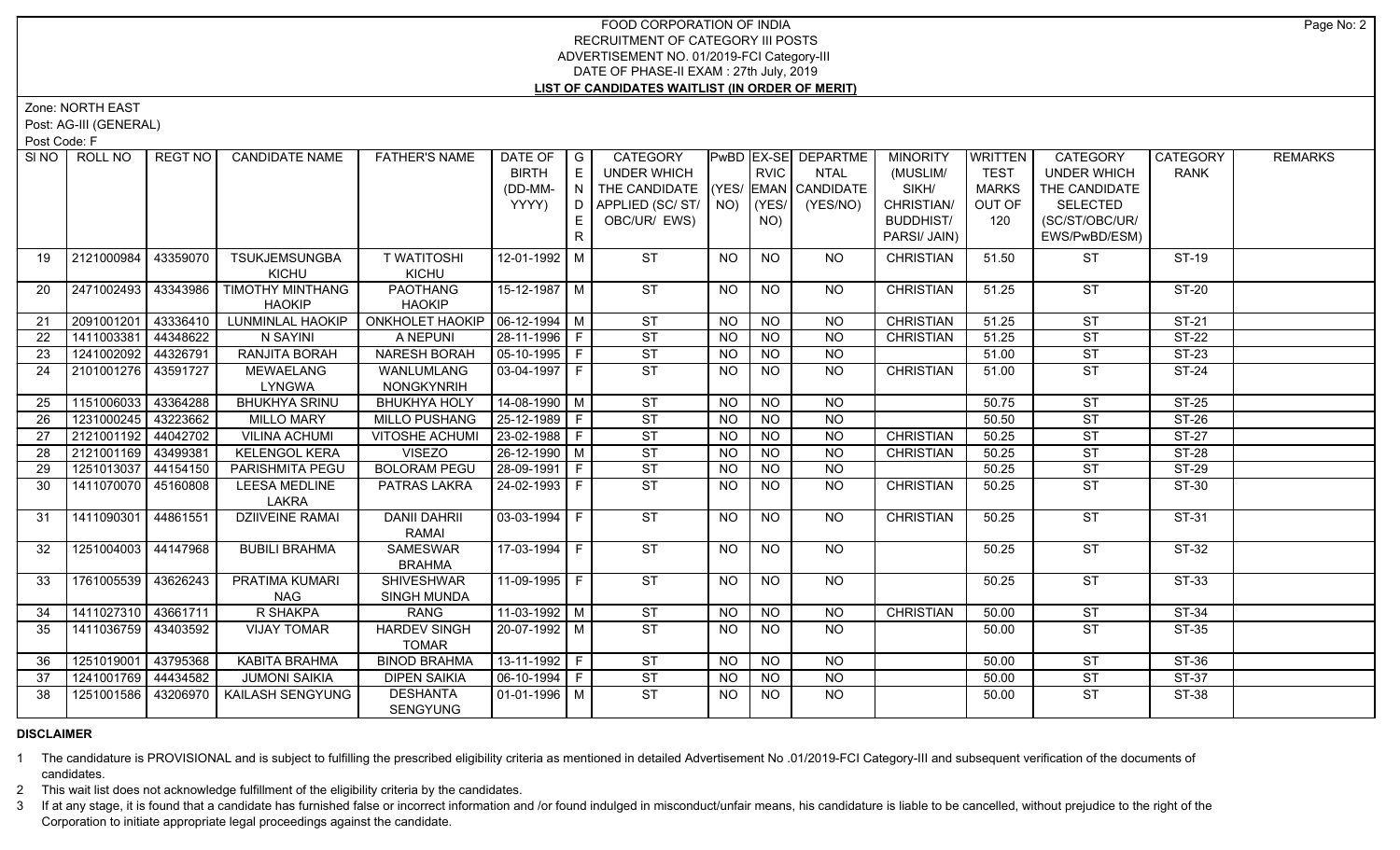## FOOD CORPORATION OF INDIA RECRUITMENT OF CATEGORY III POSTS ADVERTISEMENT NO. 01/2019-FCI Category-III DATE OF PHASE-II EXAM : 27th July, 2019 **LIST OF CANDIDATES WAITLIST (IN ORDER OF MERIT)**

Zone: NORTH EAST

Post: AG-III (GENERAL)

Post Code: F

| SI <sub>NO</sub> | ROLL NO             | <b>REGT NO</b> | <b>CANDIDATE NAME</b>                          | <b>FATHER'S NAME</b>                     | DATE OF $ G $<br><b>BIRTH</b><br>(DD-MM-<br>YYYY) | E.<br>E.<br>R | CATEGORY<br>UNDER WHICH<br>THE CANDIDATE (YES/ EMAN CANDIDATE<br>D APPLIED (SC/ ST/ NO)<br>OBC/UR/ EWS) |                | <b>RVIC</b><br>$ $ (YES/<br>NO) | <b>PwBD EX-SE DEPARTME</b><br>NTAL<br>(YES/NO) | <b>MINORITY</b><br>(MUSLIM/<br>SIKH/<br>CHRISTIAN/<br><b>BUDDHIST/</b><br>PARSI/ JAIN) | WRITTEN<br><b>TEST</b><br><b>MARKS</b><br>OUT OF<br>120 | <b>CATEGORY</b><br><b>UNDER WHICH</b><br>THE CANDIDATE<br><b>SELECTED</b><br>(SC/ST/OBC/UR/<br>EWS/PwBD/ESM) | CATEGORY<br><b>RANK</b> | <b>REMARKS</b> |
|------------------|---------------------|----------------|------------------------------------------------|------------------------------------------|---------------------------------------------------|---------------|---------------------------------------------------------------------------------------------------------|----------------|---------------------------------|------------------------------------------------|----------------------------------------------------------------------------------------|---------------------------------------------------------|--------------------------------------------------------------------------------------------------------------|-------------------------|----------------|
| 39               | 1411036929          | 43470662       | LK LETMINLUN<br><b>KHONGSAI</b>                | <b>PAOTHANG</b><br><b>KHONGSAI</b>       | 23-12-1992 M                                      |               | <b>ST</b>                                                                                               | <b>NO</b>      | <b>NO</b>                       | NO.                                            | <b>CHRISTIAN</b>                                                                       | 49.75                                                   | <b>ST</b>                                                                                                    | ST-39                   |                |
| 40               | 1411020057 45077259 |                | <b>SAMAY SINGH</b><br><b>MEENA</b>             | PRAHLAD KUMAR<br><b>MEENA</b>            | $ 21 - 11 - 1993 $ M                              |               | <b>ST</b>                                                                                               | <b>NO</b>      | <b>NO</b>                       | NO                                             |                                                                                        | 49.75                                                   | <b>ST</b>                                                                                                    | <b>ST-40</b>            |                |
| 41               | 2771002225 44521142 |                | ANAND KISHORE<br>MINJ                          | <b>BIKRAM MINJ</b>                       | 10-03-1996 M                                      |               | ST                                                                                                      | NO             | <b>NO</b>                       | NO                                             | <b>CHRISTIAN</b>                                                                       | 49.75                                                   | $\overline{\mathsf{ST}}$                                                                                     | ST-41                   |                |
| 42               | 1251015654          | 43273852       | <b>RAHUL DEV</b><br>NARJIARY                   | <b>TIKENDRAJIT</b><br><b>NARJIARY</b>    | 22-02-1992 M                                      |               | <b>ST</b>                                                                                               | <b>NO</b>      | NO.                             | NO.                                            |                                                                                        | 49.50                                                   | $\overline{\text{ST}}$                                                                                       | ST-42                   |                |
| 43               | 2121000236 43592023 |                | <b>LIMATILA</b><br><b>LONGKUMER</b>            | K ALLY<br>LONGKUMER                      | 25-04-1992 F                                      |               | ST                                                                                                      | NO             | <b>NO</b>                       | NO                                             | <b>CHRISTIAN</b>                                                                       | 49.50                                                   | ST                                                                                                           | $ST-43$                 |                |
| 44               | 2121000509 43138642 |                | <b>TEMSUSENLA</b><br><b>IMCHEN</b>             | <b>LONGRITOSHI</b><br><b>IMCHEN</b>      | 22-03-1992 F                                      |               | ST                                                                                                      | <b>NO</b>      | N <sub>O</sub>                  | $N$ <sup>O</sup>                               | <b>CHRISTIAN</b>                                                                       | 49.25                                                   | <b>ST</b>                                                                                                    | <b>ST-44</b>            |                |
| 45               | 2531001752 43559742 |                | DEBIKA JAMATIA                                 | <b>ASAMANJA</b><br><b>JAMATIA</b>        | $ 06-11-1993 F$                                   |               | ST                                                                                                      | <b>NO</b>      | <b>NO</b>                       | <b>NO</b>                                      |                                                                                        | 49.25                                                   | <b>ST</b>                                                                                                    | <b>ST-45</b>            |                |
| 46               | 1251019188 45200960 |                | <b>ADITYA</b><br><b>BASUMATARY</b>             | <b>AKAN CHANDRA</b><br><b>BASUMATARY</b> | $\sqrt{09-10-1994}$ M                             |               | ST                                                                                                      | <b>NO</b>      | <b>NO</b>                       | NO                                             |                                                                                        | 49.25                                                   | $\overline{\mathsf{ST}}$                                                                                     | $ST-46$                 |                |
| 47               | 1351027979 43042633 |                | KISHAN TUDDU                                   | <b>RAMJI TUDDU</b>                       | $\sqrt{02-09-1995}$ M                             |               | ST                                                                                                      | <b>NO</b>      | <b>NO</b>                       | <b>NO</b>                                      |                                                                                        | 49.25                                                   | <b>ST</b>                                                                                                    | $ST-47$                 |                |
| 48               | 1411075090 43412012 |                | <b>ASHUHRAK</b>                                | S KAIKHO                                 | $25-09-1987$ F                                    |               | ST                                                                                                      | N <sub>O</sub> | N <sub>O</sub>                  | $\overline{NO}$                                | <b>CHRISTIAN</b>                                                                       | 49.00                                                   | <b>ST</b>                                                                                                    | $ST-48$                 |                |
| 49               | 1411080608 43641996 |                | P LAZARUS MATOIZII                             | TH PUNII PAUL                            | $23 - 06 - 1992$ M                                |               | $\overline{\text{ST}}$                                                                                  | <b>NO</b>      | N <sub>O</sub>                  | $\overline{NO}$                                | <b>CHRISTIAN</b>                                                                       | 49.00                                                   | $\overline{\text{ST}}$                                                                                       | $ST-49$                 |                |
| 50               | 2121000748 43087217 |                | <b>IMSEWATI AO</b>                             | <b>RICHARD AO</b>                        | 08-12-1995   M                                    |               | ST                                                                                                      | <b>NO</b>      | <b>NO</b>                       | <b>NO</b>                                      | <b>CHRISTIAN</b>                                                                       | 49.00                                                   | <b>ST</b>                                                                                                    | $ST-50$                 |                |
| 51               | 1951005673 43191439 |                | <b>VIVEK KUSHRAM</b>                           | TRILOK SINGH<br><b>KUSHRAM</b>           | 25-12-1995 M                                      |               | $\overline{\text{ST}}$                                                                                  | NO.            | NO.                             | NO.                                            |                                                                                        | 49.00                                                   | <b>ST</b>                                                                                                    | ST-51                   |                |
| 52               | 2101003535 43423892 |                | <b>B VANLALTHLAN</b><br><b>HRANNGUL DARNEI</b> | <b>RUALTHANMOIA</b><br><b>DARNEI</b>     | $21 - 05 - 1993$ M                                |               | $\overline{\text{ST}}$                                                                                  | <b>NO</b>      | <b>NO</b>                       | NO                                             | <b>CHRISTIAN</b>                                                                       | 48.75                                                   | <b>ST</b>                                                                                                    | $ST-52$                 |                |
| 53               | 1411022872 44008039 |                | RACHEL E ZELIANG                               | ELUNGHANGBE<br>PAUL L ZELIANG            | 01-03-1988   F                                    |               | ST                                                                                                      | <b>NO</b>      | <b>NO</b>                       | NO                                             | <b>CHRISTIAN</b>                                                                       | 48.50                                                   | <b>ST</b>                                                                                                    | ST-53                   |                |
| 54               | 1411093980 43769988 |                | THANGKHANKHUAL                                 | <b>T KHAMZALAM</b>                       | 07-08-1989 M                                      |               | ST                                                                                                      | NO.            | <b>NO</b>                       | NO                                             | <b>CHRISTIAN</b>                                                                       | 48.50                                                   | <b>ST</b>                                                                                                    | ST-54                   |                |

## **DISCLAIMER**

1 The candidature is PROVISIONAL and is subject to fulfilling the prescribed eligibility criteria as mentioned in detailed Advertisement No .01/2019-FCI Category-III and subsequent verification of the documents of candidates.

2 This wait list does not acknowledge fulfillment of the eligibility criteria by the candidates.

3 If at any stage, it is found that a candidate has furnished false or incorrect information and /or found indulged in misconduct/unfair means, his candidature is liable to be cancelled, without prejudice to the right of t Corporation to initiate appropriate legal proceedings against the candidate.

Page No: 3